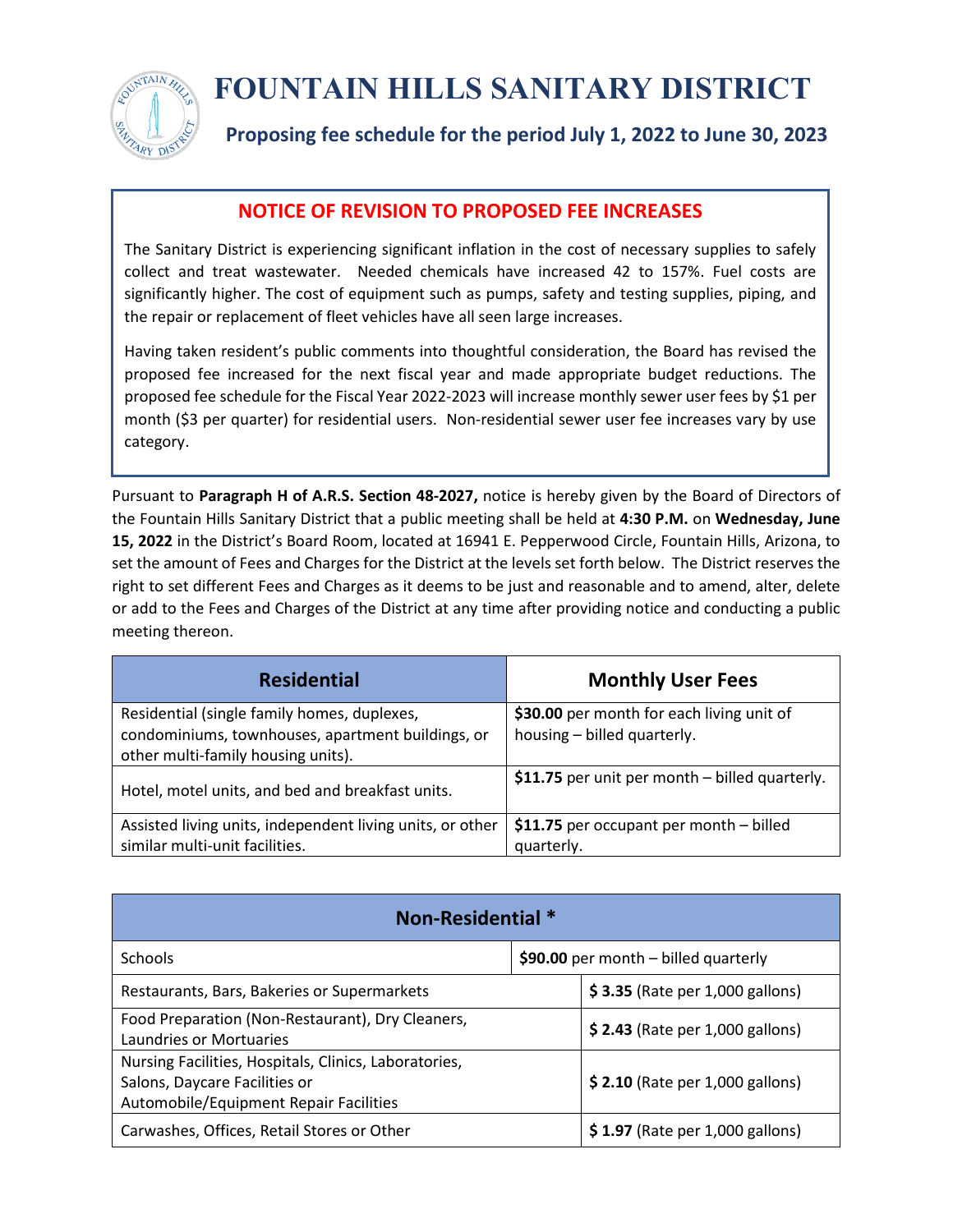\*The average monthly water usage is determined by meter readings provided by EPCOR-Chaparral District for the prior calendar year. In no event shall the fees for non-residential users be less than **\$36.00** per month or **\$108.00** per quarter. If a building with multiple businesses is serviced by only one water meter, the owner will be billed at the rate for the business with the highest user classification.

| <b>Other Fees and Charges</b>                                     |                                                                                                                                                                                    |  |
|-------------------------------------------------------------------|------------------------------------------------------------------------------------------------------------------------------------------------------------------------------------|--|
| <b>Availability Fee</b>                                           | \$84.00 billed annually (\$7.00 per month)                                                                                                                                         |  |
| <b>Establishment Fee</b>                                          | \$30.00 charged to set up an account                                                                                                                                               |  |
| Late Fee                                                          | \$25.00 for accounts delinquent for more than 15 days                                                                                                                              |  |
| <b>Interest Charges</b>                                           | 10% (.0833% per month) applied to delinquent balances on<br>the 20 <sup>th</sup> of each month                                                                                     |  |
| Lien Fee                                                          | \$150.00 lien fee filed against the property after the account<br>is 90 days delinquent                                                                                            |  |
| Deposit                                                           | An amount equal to two quarters of User Fees charged<br>after the account has been late two consecutive quarters                                                                   |  |
| <b>Returned Payment Fee</b>                                       | \$30.00 for all payments returned unpaid by any financial<br>institution in addition to the amount of the check                                                                    |  |
| Project Review Fee                                                | \$2.00 per lineal foot plus the sum of \$2,000.00 for each<br>pump station to be constructed. Additional fees may be<br>charged on a time and material basis.                      |  |
| <b>Encroachment or Abandonment</b><br><b>Permit Fee</b>           | \$75.00 if a physical site visit is required, or \$25.00 if no site<br>visit is required.                                                                                          |  |
| Fees for Reproduction and Delivery<br>of Requested Public Records | Copy Fee - \$0.18 per 8.5"x11" standard, \$0.20 per 8.5"x14"<br>legal, \$0.23 per 11"x17" page                                                                                     |  |
| <b>Disposal Fees</b><br>(Use of RV Dump Station)                  | RV disposal by District resident - No Charge<br>RV disposal by non-resident - \$5.00<br>Commercial waterborne waste disposal - \$25.00                                             |  |
| Recycled Water Fee                                                | Tier I: \$380.00 per acre-foot up to 506.5 acre-feet delivered<br>per fiscal year; Tier II: \$1,505.00 per acre-foot for delivery<br>in excess of 506.5 acre-feet per fiscal year. |  |

| <b>New Sewer Connection Fees</b>                                   |                           |  |
|--------------------------------------------------------------------|---------------------------|--|
| Hook-up Fee                                                        | \$400.00 per connection   |  |
| Lateral Fee, if required                                           | \$4,500.00 per connection |  |
| <b>Capacity Fees - Residential</b>                                 |                           |  |
| Capacity Fees - Residential (single family homes)                  | \$10,000.00 per unit      |  |
| Capacity Fees - Residential (Duplexes, condominiums, townhouses,   | \$5,200.00 per unit       |  |
| apartment buildings, or other multi-family housing units)          |                           |  |
| Shea Corridor Capacity Fee Surcharge - Residential (single family  | \$1,260.00 per unit       |  |
| homes, duplexes, condominiums, townhouses, apartment buildings, or |                           |  |
| other multi-family housing units), if required                     |                           |  |
| Capacity Fees - Non-residential                                    |                           |  |
| Water Meter Size $-1$ " or less                                    | \$10,000.00               |  |